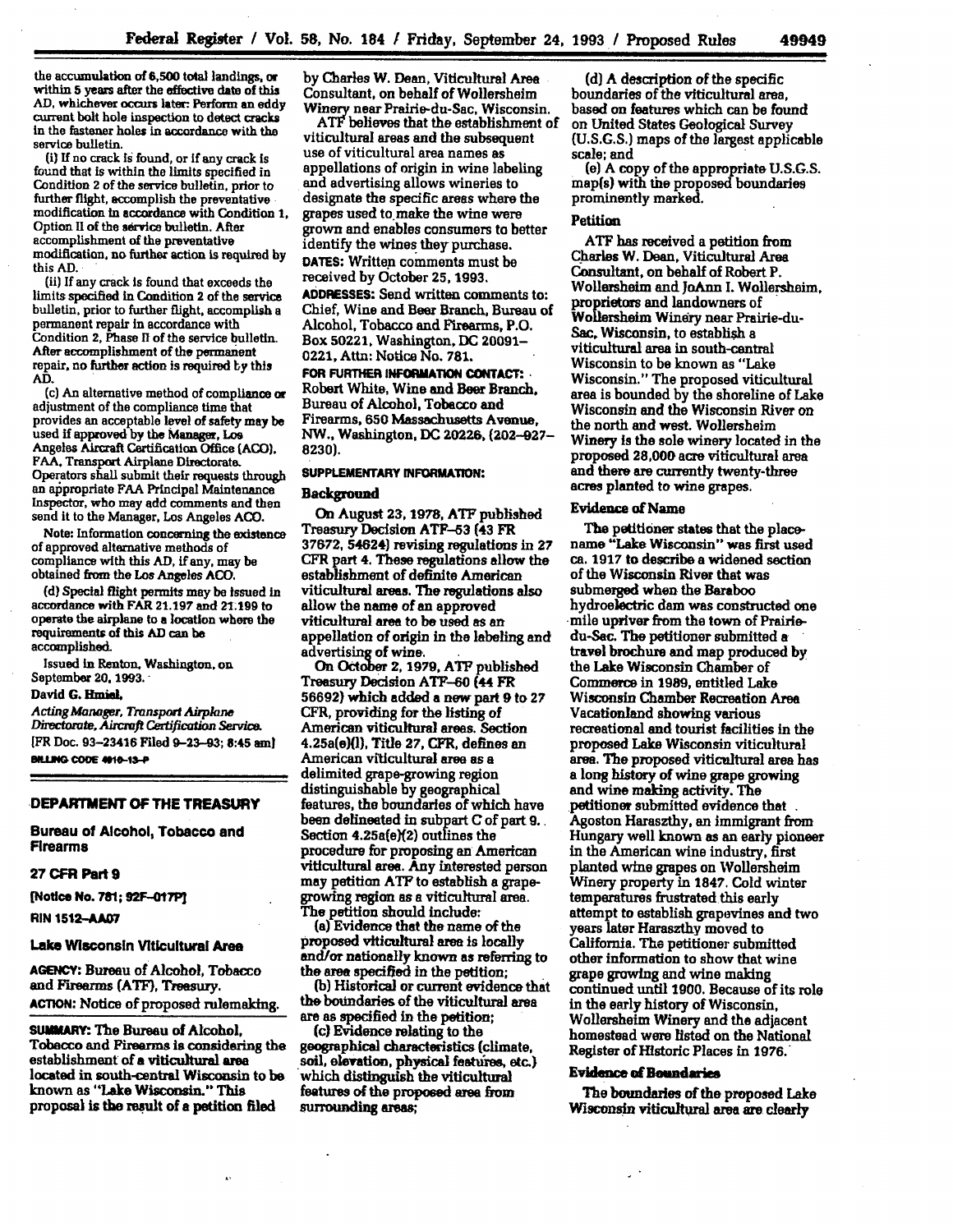shown on two **U.S.G.S.** quadrangle maps, Sauk City, Wisc. and Lodi, Wisc. The Sauk City, Wisc. quadrangle map shows the proposed viticultural area to be bounded **by** the shoreline of Lake Wisconsin and the Wisconsin River on the north and west. The southern boundary is defined **by** Mack Road and State Highway Y, and the eastern boundary, shown **on** the Lodi, Wisc. quadrangle map, follows State Highway Y, State Highway **60,** State Highway **113,** and Spring Creek. The petitioner states that some of the natural boundary features, which closely approximate some of the roads and highways used as boundaries for this proposed viticultural area, can **be** found on county maps, plat maps and county atlases dating back to **1861.**

# **Geographical Features**

According to the petitioner, the Wisconsin River (of which Lake Wisconsin is a part) is a major natural feature of the State and of the region. It is the largest river in the State after the Mississippi River, of which it is a major tributary. Roads and highways define the southern boundary of the proposed Lake Wisconsin viticultural area. The petitioner states that the landscape of the proposed viticultural area is comprised of discontinuous end moraines interspersed with ground moraines and occasional outwash plains. The landscape outside the southern boundary is of higher elevation and is comprised of rolling, hummocky upland with some outwash material. The eastern boundary, which closely approximates Spring Creek, identifies an area of low relief, continuous and intermittent stream drainage, and marsh. To the east of Spring Creek and outside the proposed area is a glaciated upland plain where the landscape is generally of higher elevations and comprised of end moraines with little or no outwash material.

# Topography and Elevation

The petitioner states that the vineyards are'located at an elevation of **800-900** feet along south and southwest facing slopes of 10-40 percent gradient. According to the petitioner, this combination of elevation, aspect, and relief contributes to the well-drained quality of the vineyard soils, the free circulation of air in summer and winter, and the locally longer growing season. Outside the proposed area to the north and west, higher elevations of **900-** 1,200 feet increase the risk of wind damage to grapevines, or the soils become **too** shallow for successful grape cultivation where bedrock **is** nearer the surface or exposed. The petitioner states that, outside the proposed area to the east, elevations between **720** feet (Wisconsin River level) and **800** feet are generally less well drained or are saturated during periods of rainfall or snowmelt.

#### Climate

The petitioner states that the proposed Lake Wisconsin viticultural area benefits from the microclimate effects of the lower Wisconsin River valley. The river moderates winter temperatures in the proposed area several degrees higher than areas north and west of the river or further south, according to the petitioner. Air circulation within the river valley helps prevent cold air accumulation and frost pockets from forming in the vineyards. In summer, the river valley and limestone bluffs along the river's edge serve to channel air currents and increase localized air circulation, protecting the vineyards from mildew and rot in hot, humid weather.

The petitioner states that the proposed viticultural area has a mean precipitation of twenty-nine inches, one inch less than the average rainfall in the area north and east, three inches less than the average rainfall in the area to the west, and two inches less than the State average. The petitioner describes the proposed viticultural area as an "island" of locally below-average rainfall and drier soils conducive to the grapevines concentrating their vigor in ripening fruit. According to the petitioner, the proposed viticultural area has a growing season of 140-160 days, ten to twenty days longer than across the river to **the** west and to the north. The additional frost-free period allows the grapes to reach maturity before the onset of winter cold.

#### **Soil**

The petitioner states that the Wisconsin River forms an approximate dividing line between the glaciated and unglaciated regions of south-central Wisconsin. Soils primarily of glacial till and outwash material are found east of the river valley and characterize the soils in the proposed viticultural area. According to the petitioner, the unglaciated "driftless" soils west of the valley result from significant differences in soil parent materials, microrelief, and drainage. The soils that support viticulture within the proposed area are Typic Hapludalfs of mixed mineral material and silty or loamy texture. **All** are underlain **by** gravelly or sandy loam glacial till or **by** dolomitic bedrock. **The** soils are typically well drained and about **36-60** inches deep on slopes and rolling areas of 2-45 percent gradient.

The petitioner states that the soils outside the proposed viticultural area to the north and west are predominately unglaciated, and so are not underlain **by** glacial till and contain less outwash material. The soils outside the area to the south and east, although glacially derived, are found on topography of rolling upland with fewer limestone outcrops and no outwash plains. According to the petitioner, the soils there have formed on slightly higher elevations over discontinuous end and ground moraines.

#### Request **for** Additional Information

**ATF** requests additional evidence or further information which would substantiate or disprove the information presented in this petition regarding name, boundaries, and/or geographical features.

## **Proposed Boundary**

The boundary of the proposed Lake Wisconsin viticultural area may be found on two United States Geological Survey (U.S.G.S.) maps with a scale of 1:24,000. The boundary is described in **§** 9.146.

#### **Executive Order 12291**

It has been determined that this proposed regulation is not a major regulation as defined in Executive Order 12291 and a regulatory impact analysis is not required because it will not have an annual effect on the economy of **\$100** million or more; it will not result in a major increase in costs or prices for consumers, individual industries, Federal, State, or local government agencies or geographic regions; and it will not have significant adverse effects on competition, employment, investment, productivity, innovation, or on the ability of United States-based enterprises to compete with foreignbased enterprises in domestic or export markets.

# **Regulatory Flexibility Act**

It is hereby certified that this regulation will not have a significant economic impact on a substantial number of small entities. The establishment of a viticultural area is neither an endorsement nor approval **by ATF** of the quality of wine produced in the area, but rather an identification of an area that is distinct from surrounding areas. This process merely allows wineries to more accurately describe the **origin of** their wines to the consumers, **and** helps consumers identify the wines they purchase. Designation of a viticultural area itself has no significant economic impact because any commercial advantage can come only